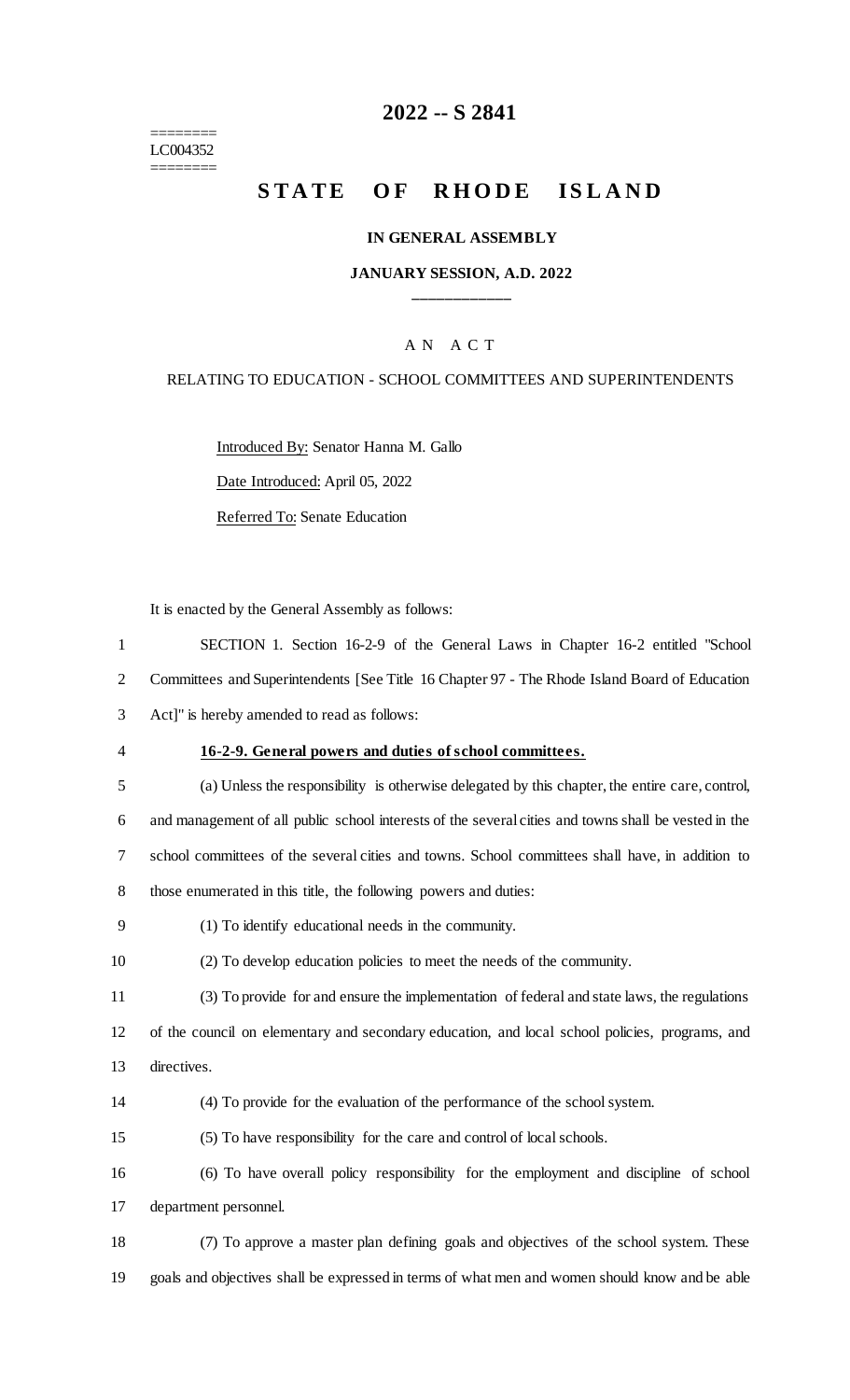to do as a result of their educational experience. The committee shall periodically evaluate the efforts and results of education in light of these objectives.

- (8) To provide for the location, care, control, and management of school facilities and equipment.
- (9) To adopt a school budget to submit to the local appropriating authority.
- (10) To adopt any changes in the school budget during the course of the school year.
- (11) To approve expenditures in the absence of a budget, consistent with state law.

 (12) To employ a superintendent of schools and assign any compensation and other terms and conditions as the school committee and superintendent shall agree, provided that in no event shall the term of employment of the superintendent exceed three (3) years. Nothing contained in this chapter shall be construed as invalidating or impairing a contract of a school committee with a school superintendent in force on May 12, 1978.

(13) [Deleted by P.L. 2019, ch. 224, § 2 and P.L. 2019, ch. 259, § 2.]

 (14) To establish minimum standards for personnel, to adopt personnel policies, and to approve a table of organization.

- (15) To establish standards for the evaluation of personnel.
- (16) To establish standards for conduct in the schools and for disciplinary actions.

(17) To hear appeals from disciplinary actions.

 (18) To enter into contracts; provided, however, that notwithstanding any other provision of the general or public laws, whether of specific or general application, and notwithstanding the provisions of any charter of any municipality where the school committee is appointed and not elected, but not including, the Central Falls school district board of trustees established by § 16-2- 34, the power and duty to enter into collective bargaining agreements shall be vested in the chief executive officer of the municipality and not in the school committee.

- (19) To publish policy manuals that shall include all school committee policies.
	-
- 

(20) To establish policies governing curriculum, courses of instruction, and text books.

- (21) To provide for transportation services that meet or exceed standards of the council on elementary and secondary education.
- (22) To make any reports to the department of education as are required by the council on elementary and secondary education.
- (23) To delegate, consistent with law, any responsibilities to the superintendent as the committee may deem appropriate.
- (24) To address the health and wellness of students and employees.
- (25) To establish a subcommittee of the school board or committee to decrease obesity and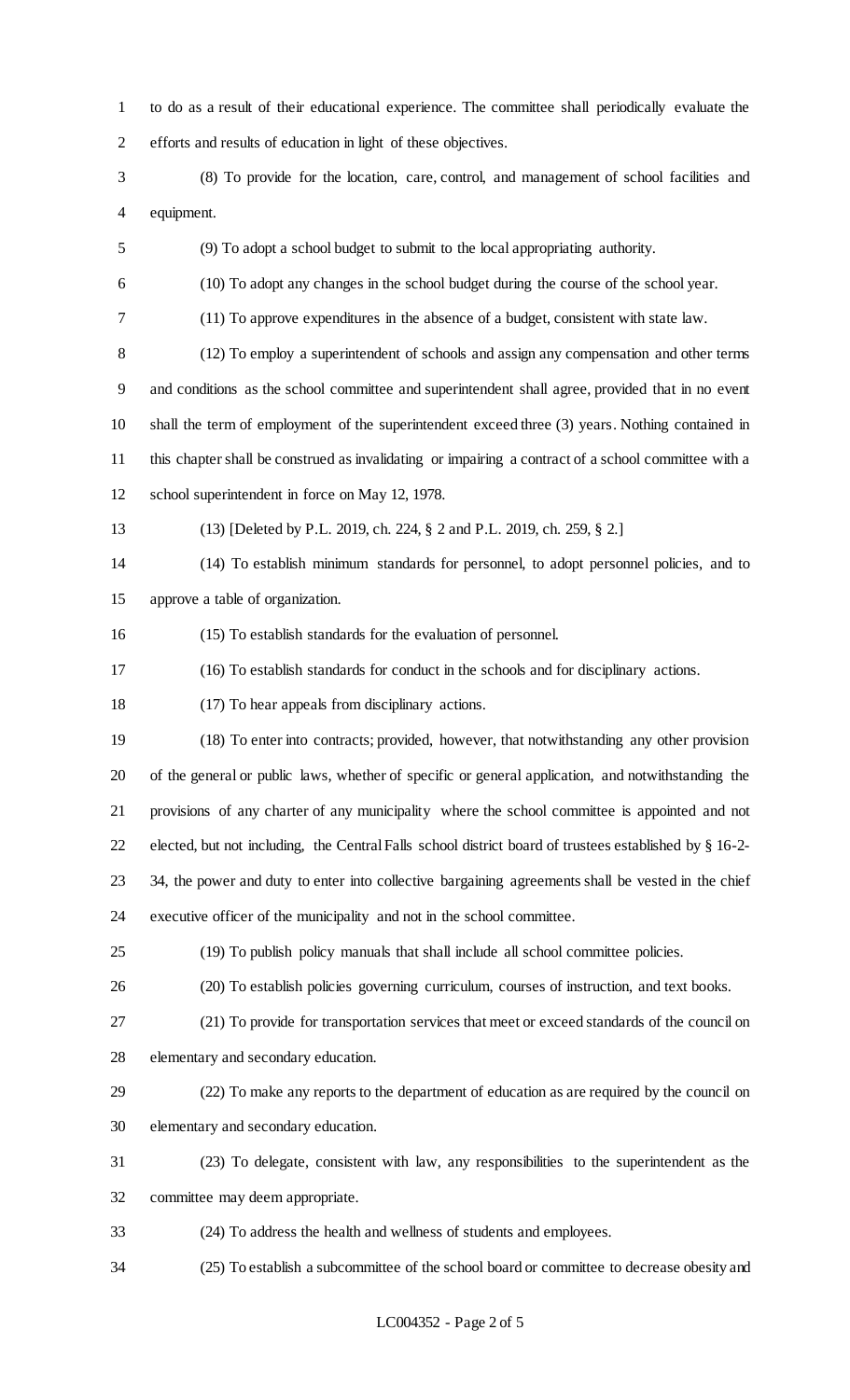address school health and wellness policies for students and employees consistent with § 16-21-28.

 (26) To annually undertake a minimum of six (6) hours of professional development as set forth and described in § 16-2-5.1.

 (27) To establish policies governing the implementation of the incorporation of career and technical education programs into the kindergarten through grade twelve (K-12) curricula that include knowledge of careers and all types of employment opportunities, including, but not limited to, registered apprenticeships in accordance with chapter 45 of title 28, and emphasizing the advantages of completing school with marketable skills.

 (b) Nothing in this section shall be deemed to limit or interfere with the rights of teachers and other school employees to collectively bargain pursuant to chapters 9.3 and 9.4 of title 28 or to allow any school committee to abrogate any agreement reached by collective bargaining.

 (c) The elected school committees of each city, town, or regional school district, or the chief executive officer of any municipality having an appointed school committee, shall have the power to bind their successors and successor committees by entering into contracts of employment in the exercise of their governmental functions.

 (d) Notwithstanding any provisions of the general laws to the contrary, the requirement defined in subsections (d) through (f) of this section shall apply. The school committee of each school district shall be responsible for maintaining a school budget that does not result in a debt.

 (e) The school committee shall, within thirty (30) days after the close of the first and second quarters of the state's fiscal year, adopt a budget as may be necessary to enable it to operate without incurring a debt, as described in subsection (d).

 (f) In the event that any obligation, encumbrance, or expenditure by a superintendent of schools or a school committee is in excess of the amount budgeted or that any revenue is less than the amount budgeted, the school committee shall within five (5) working days of its discovery of potential or actual over expenditure or revenue deficiency submit a written statement of the amount of and cause for the over obligation or over expenditure or revenue deficiency to the city or town council president and any other person who by local charter or statute serves as the city or town's executive officer; the statement shall further include a statement of the school committee's plan for corrective actions necessary to meet the requirements of subsection (d). The plan shall be approved by the auditor general and also submitted to the division of municipal finance.

 (g) Notwithstanding any other provision of law, whether of general or specific application, and notwithstanding any contrary provision of any city or town charter or ordinance, the elected school committee of any city, town, and regional school district shall be, and is hereby authorized to retain, the services of independent legal counsel as it may deem necessary and convenient. Any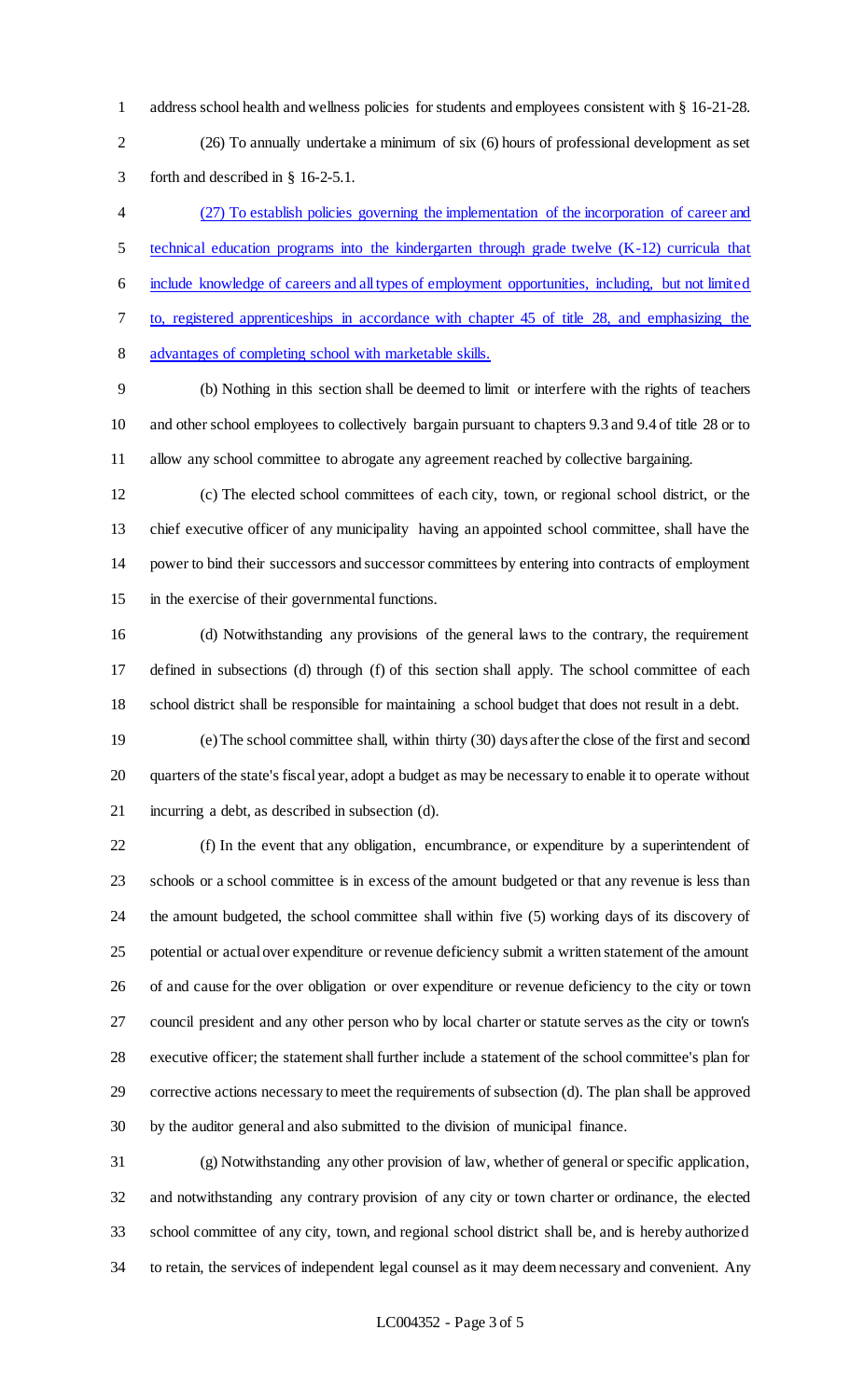counsel so retained shall be compensated out of funds duly appropriated to the school committee, and in no event shall the independent counsel be deemed to be an employee of the pertinent city or town for any purpose.

 SECTION 2. Chapter 16-22 of the General Laws entitled "Curriculum [See Title 16 Chapter 97 - The Rhode Island Board of Education Act]" is hereby amended by adding thereto the following section:

## **16-22-36. Career and technical education programs.**

The school committees of the several cities, towns, and school districts shall provide for

pupils in the public schools in kindergarten through grade twelve (K-12) to be taught and be

- required to study courses which include instruction in career and technical education programs that
- 11 include knowledge of careers and all types of employment opportunities, including, but not limited
- to, registered apprenticeships in accordance with chapter 45 of title 28, and emphasizing the
- advantages of completing school with marketable skills.
- SECTION 3. This act shall take effect January 1, 2023.

#### ======== LC004352

========